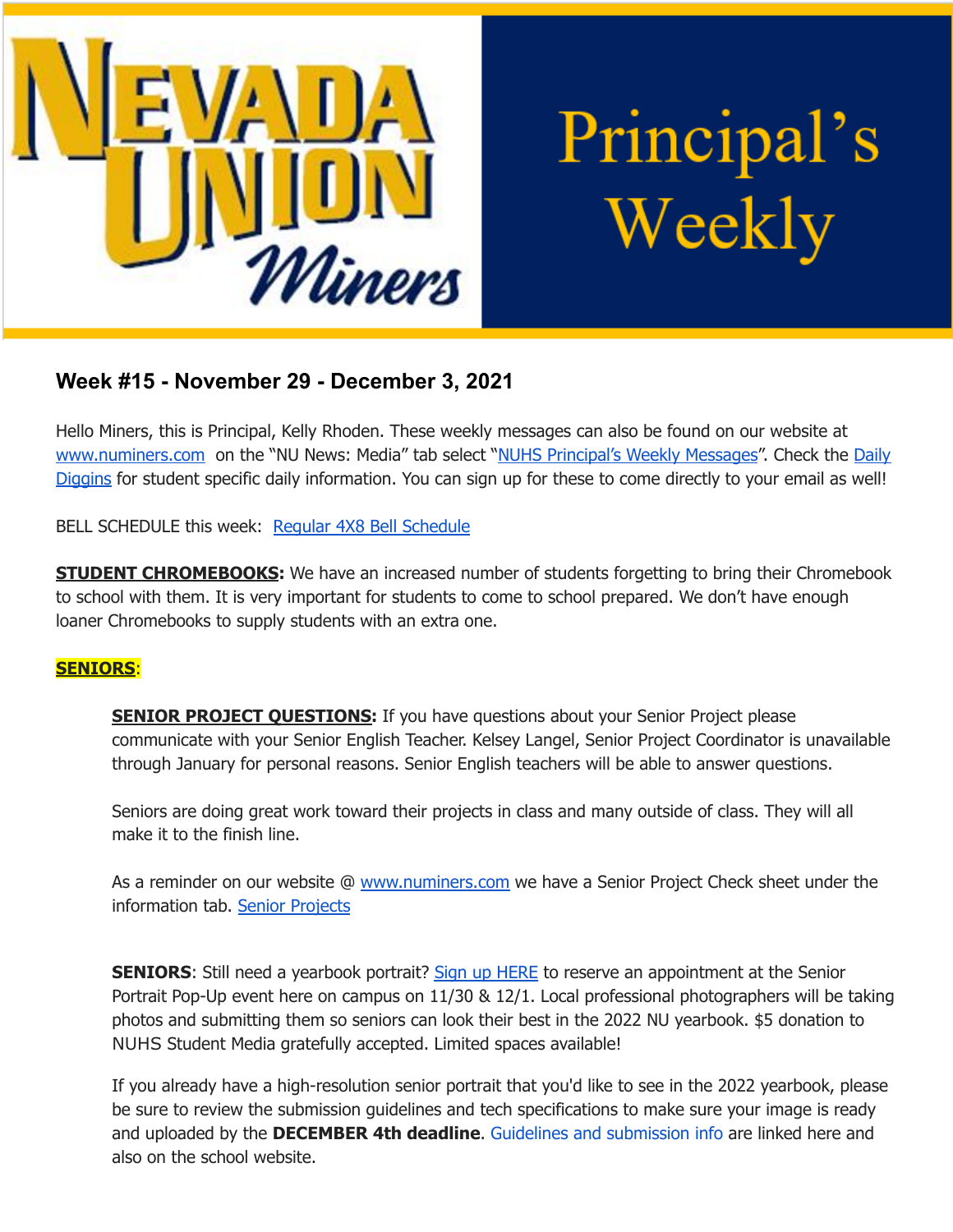#### **HEALTHY KIDS SURVEY:**

California Healthy Kids Parent Survey (CHKS) is open now and closed on **Tuesday, December 7 th** . The [parent](https://wested.ugam-apps.com/wed/ts/cQ4y) survey can be found on the Information tab on numiners.com. For more information and prior year's reports, check out the District [website](https://www.njuhsd.com/Parents/Health--Safety/index.html). The District site also has the full survey document for review purposes. 9th and 11th grade students will be taking the survey in class soon.

### **SALVATION ARMY ANGEL TREE: Christmas Assistance**

If a family is in need of toys this Christmas, they can apply online at: [www.saangeltree.org](http://www.saangeltree.org/)

- Registration is open until December 10th, but space is LIMITED.
- Documents that will need to uploaded:
	- Identification
	- Proof of Nevada County Residence
	- Birth Certificate for each child
- Remember to have a wish list for each child!

#### **ATHLETICS:**

#### NUHS Athletics [Schedules](https://nevadaunion.njuhsd.com/Athletics/Sports-Calendar--Schedules/index.html)

Athletic [Registration:](https://nevadaunion.njuhsd.com/Athletics/How-to-Register-For-a-Sport/index.html) Make sure you register your student to participate in sports now and in the future. This registration must be completed annually.

#### **REMINDERS**:

#### **STUDENTS WITH OPEN PERIODS:**

Students with "Open Periods" should be leaving school at the end of their last class on campus. Students with "Open Periods" are Juniors & Seniors who have met their credit requirements and are on track to graduate or in some cases these students are working on College Courses or attending classes at another school. In most cases, students have earned this time to go to work or go home. For this reason they should be leaving campus to eliminate disruptions for other students on campus.

If for any reason they have to wait until the end of the day they must do one of the following:

- Check into the Library and work on classwork quietly and respectfully until the end of the day
- Sit @ the tables on the front steps of the school to await a ride or the end of the day.

Students with "Open Periods" should not be attending classes they are not assigned to, wander around campus, or disrupt the learning environment on campus in any way.

**NU MASK POLICY:** Nevada Union has been following the Mask Policy as provided on the [website](https://nevadaunion.njuhsd.com/documents/Nevada%20Union%20HS/Information/Annual%20Forms/21.22.NUHS.MASK.RULES.pdf) ([espanol\)](https://nevadaunion.njuhsd.com/documents/Nevada%20Union%20HS/Information/Annual%20Forms/Spanish-21.22.NUHS.MASK.RULES.pdf). This policy flyer includes disciplinary actions.

**CLOSED CAMPUS:** As a reminder to all, Nevada Union High School, as well as all campuses across the district have a CLOSED CAMPUS policy. Students should not be leaving during the school day without parent permission and supervision. Campus Supervisors will be monitoring parking lots and turning students around that do not have an open period or a note to leave school.

#### **During the School Day:**

*●* **Parking lots are off limits during the school day.** Students should not be in the parking lots or in their vehicles during school hours, including lunch. If they forgot an item they need, they should first get a pass to the parking lots from the front office.